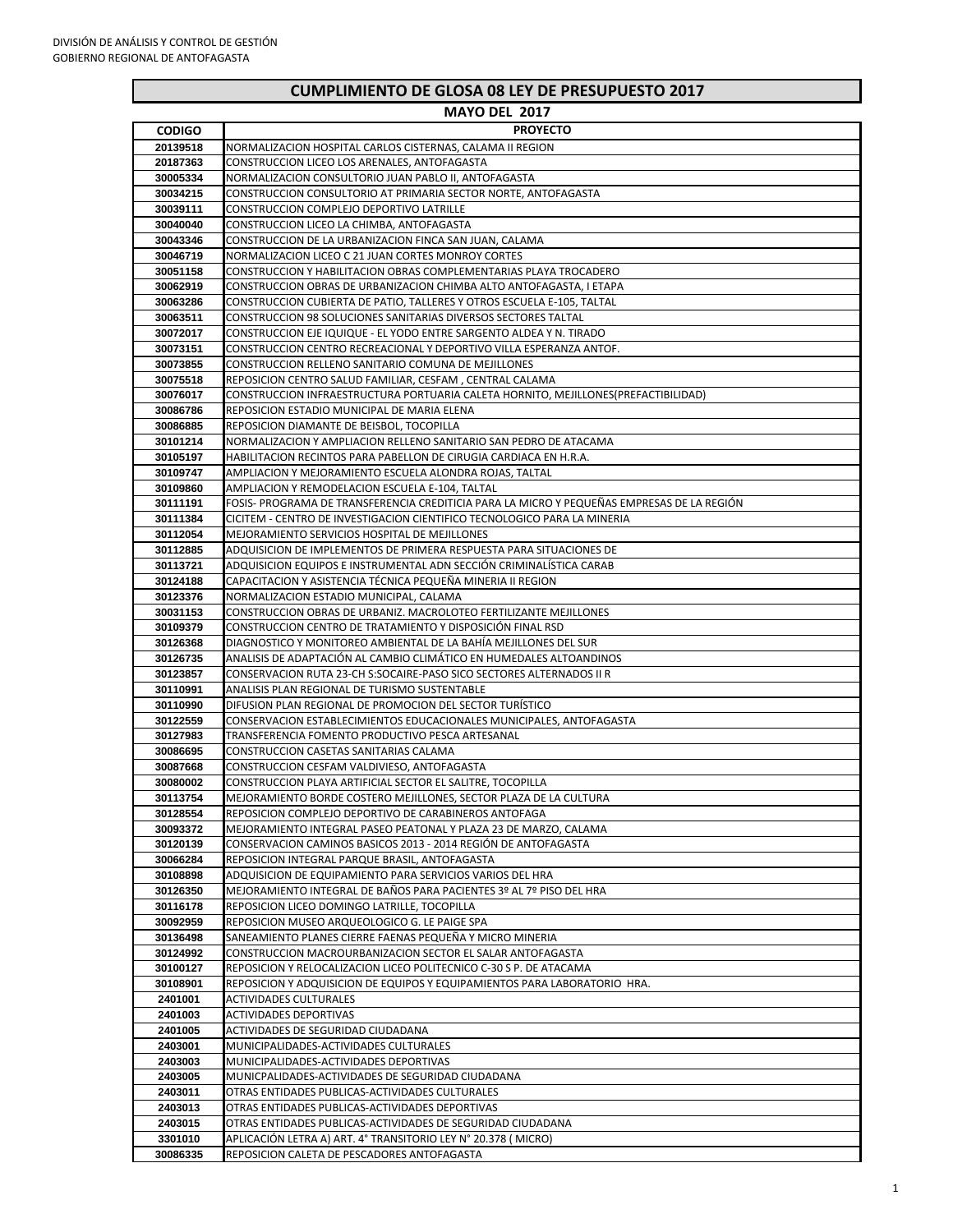#### **MAYO DEL 2017**

## **CODIGO PROYECTO** CONSTRUCCION PASEO PEATONAL M.A.MATTA, ANTOFAGASTA AMPLIACION URBANIZACION SECTORES VARIOS SAN PEDRO DE ATACAMA REPOSICION A.VERDES Y CIRCULACIONES PEATONALES CALLE A.MOOCK G.VIA MEJORAMIENTO EJE BALMACEDA CALAMA, II ETAPA REPOSICION Y AMPLIACION RED ELECTRICO HRA. CONSTRUCCION COMPLEJO DEPORTIVO ESCOLAR CORVALLIS HABILITACION PLAZA Y AREAS RECREATIVAS U.V R.SCHNEIDER, ANTOFAGASTA CONSERVACION RUTA B-355 REGION DE ANTOFAGASTA 2014-2015 REPOSICION JARDIN INFANTIL DE TOCONAO COMUNA DE S.P.A CONSTRUCCION JARDIN INFANTIL LICKANANTAY SAN PEDRO DE ATACAM **02-0002** REPOSICION VEHICULOS MUNICIPALES, TOCOPILLA ADQUISICION MAQUINARIA INVERNAL REGION DE ANTOFAGASTA CONSTRUCCION RELLENO SANITARIO, COMUNA DE SIERRA GORDA REPOSICION DE TOMOGRAFO AXIAL COMPUTARIZADO (TC) EN HRA CONSERVACION VIAS URBANAS DIVERSOS SECTORES DE MEJILLONES CONSERVACION RED VIAL REGIÓN DE ANTOFAGASTA 2014 - 2015 ADQUISICION MOBILIARIO URBANO Y JUEGOS INFANTILES, MEJILLONES ADQUISICION CARRO BOMBA, PARA COMUNA SAN PEDRO DE ATACAMA ADQUISICION RED METEOROLÓGICA DE EMERGENCIA REPOSICION DE CALDERA EN HOSPITAL DE CALAMA TRANSFERENCIA DIPLOMADO EN TEMAS DE CIENCIA, TECNOLOGÍA E INNOVACIÓN TRANSFERENCIA PROGRAMA DE FORTALECIMIENTO TECNOLÓGICO PARA LA INDUSTRIA TRANSFERENCIA PROGRAMA DE ACTIVACIÓN DE PROYECTOS INNOVACIÓN TRANSFERENCIA APOYO A INVESTIGACIÓN APLICADA AL DESARROLLO INNOVADOR TRANSFERENCIA PROGRAMAS REGIONALES BECAS DE FORMACIÓN Y CERTIFICACIÓN REPOSICION SEÑALETICA VIAL DE LA COMUNA DE TOCOPILLA CONSTRUCCION PARADEROS URBANOS, COMUNA DE TOCOPILLA TRANSFERENCIA CONVOCATORIA PROYECTOS DE INNOVACION AGRARIA CONSERVACION VIAS URBANAS DIVERSOS SECTORES 2014 ANTOFAGASTA CAPACITACION CENTRO DE PILOTAJE DESIERTO DE ATACAMA TRANSFERENCIA SISTEMA DE INFORMACIÓN GEOESPACIAL PARA LA COMPETITIVIDAD TRANSFERENCIA PAQUETE TECNOLÓGICO PASIVOS SEGUNDA REGIÓN TRANSFERENCIA ESTUDIO DE ING. PARA LA REMEDIACIÓN DE SITIOS TALTAL TRANSFERENCIA PLANTA PILOTO MÓVIL PARA LA RECUPERACIÓN DE COBRE Y ORO TRANSFERENCIA COMUNIDADES ENERGETICAMENTE SOSTENIBLES TRANSFERENCIA SUSTENT. PATRIMONIAL E INDUSTRIA TURÍSTICA DEL ALTO LOA TRANSFERENCIA ESCALAMIENTO PILOTO DE LA PRODUCCIÓN DE ASTAXANTINA TRANSFERENCIA SISTEMA SOLAR PARA CULTIVO TECNIFICADO EN EL DESIERTO CAPACITACION FORTALECIMIENTO POSTGRADO CIENCIAS ACUÁTICAS UA TRANSFERENCIA OBSERVATORIO DE EDUCACIÓN PARA LA INNOVACIÓN CAPACITACION CENTRO REGIONAL DE ASTROINGENIERÍA REPOSICION DE EQUIPOS PARA SERVICIOS DE APOYO DIAGNOSTICO EN HRA ADQUISICION EQUIPOS LABORAT AUDIOLOG VOZ Y HABLA FONOAUDIOLOGIA UA CONSERVACION PLURIANUAL DE VIAS URBANAS, REGION DE ANTOFAGASTA ADQUISICION PLANTA DE TRATAMIENTO DE AGUA POTABLE RIO GRANDE S.P.A. DIAGNOSTICO DE RIESGO AMBIENTAL, REGIÓN DE ANTOFAGASTA DIAGNOSTICO PMDT COSTA SUR EN COMUNA DE TALTAL DIAGNOSTICO PMDT NORTE ALTO ANDINO (ALTO EL LOA Y OLLAGUE) DIAGNOSTICO DEL CAUDAL AMBIENTAL DEL RIO LOA , REGION DE ANTOFAGASTA DIAGNOSTICO Y CONSERVACION DE FLORA COSTERA , REGION DE ANTOFAGASTA ANALISIS DE RIESGO AMBIENTAL EN BAHIA SAN JORGE ANTOFAGASTA DIAGNOSTICO Y MONITOREO AMBIENTAL DE LA BAHIA ALGODONALES TOCOPILLA CONTROL INTEGRADO Y MANEJO DE LA MALEZA MOSTAZA NEGRA, CALAMA RESTAURACION TEATRO METRO,MARIA ELENA

REPOSICION JARDIN INFANTIL COMUNA MARIA ELENA

| 30355474 | TRANSFERECIA FOMENTO PRODUCTIVO PARA EL SECTOR PESQUERO ARTESANAL         |
|----------|---------------------------------------------------------------------------|
| 30376526 | DIAGNOSTICO DE RIESGO ALUVIONAL - INUNDACIONES REGION DE ANTOFAGASTA      |
| 30307976 | AMPLIACION DE TELEFONIA SATELITAL PARA LA REGION DE ANTOFAGASTA           |
| 30087356 | <b>CONSTRUCCION CUARTEL DE BOMBEROS Y AREAS VERDES ARTURO PEREZ CANTO</b> |
| 30361325 | CONSTRUCCION TERMINACION ESCUELA PRESIDENTE BALMACEDA, CALAMA             |
| 30153222 | REPOSICION CON RELOCALIZACIÓN TENENCIA OLLAGUE (F)                        |
| 30003506 | MEJORAMIENTO INTERCONEXION EJES GRAU - PRAT, CALAMA                       |
| 2401017  | ACTIVIDADES SOCIALES Y REHABILITACION DE DROGAS                           |
| 2403017  | MUNICIPALIDADES - ACTIVIDADES SOCIALES                                    |
| 2403018  | OTRAS ENTIDADES PÚBLICAS - ACTIVIDADES SOCIALES                           |
| 30277730 | CONSERVACION CAMINOS BÁSICOS REGIÓN DE ANTOFAGASTA 2014 - 2015            |
| 30168425 | ADQUISICION Y REPOSICIÓN DE VEHÍCULOS GOPE ANTOFAGASTA Y CALAMA           |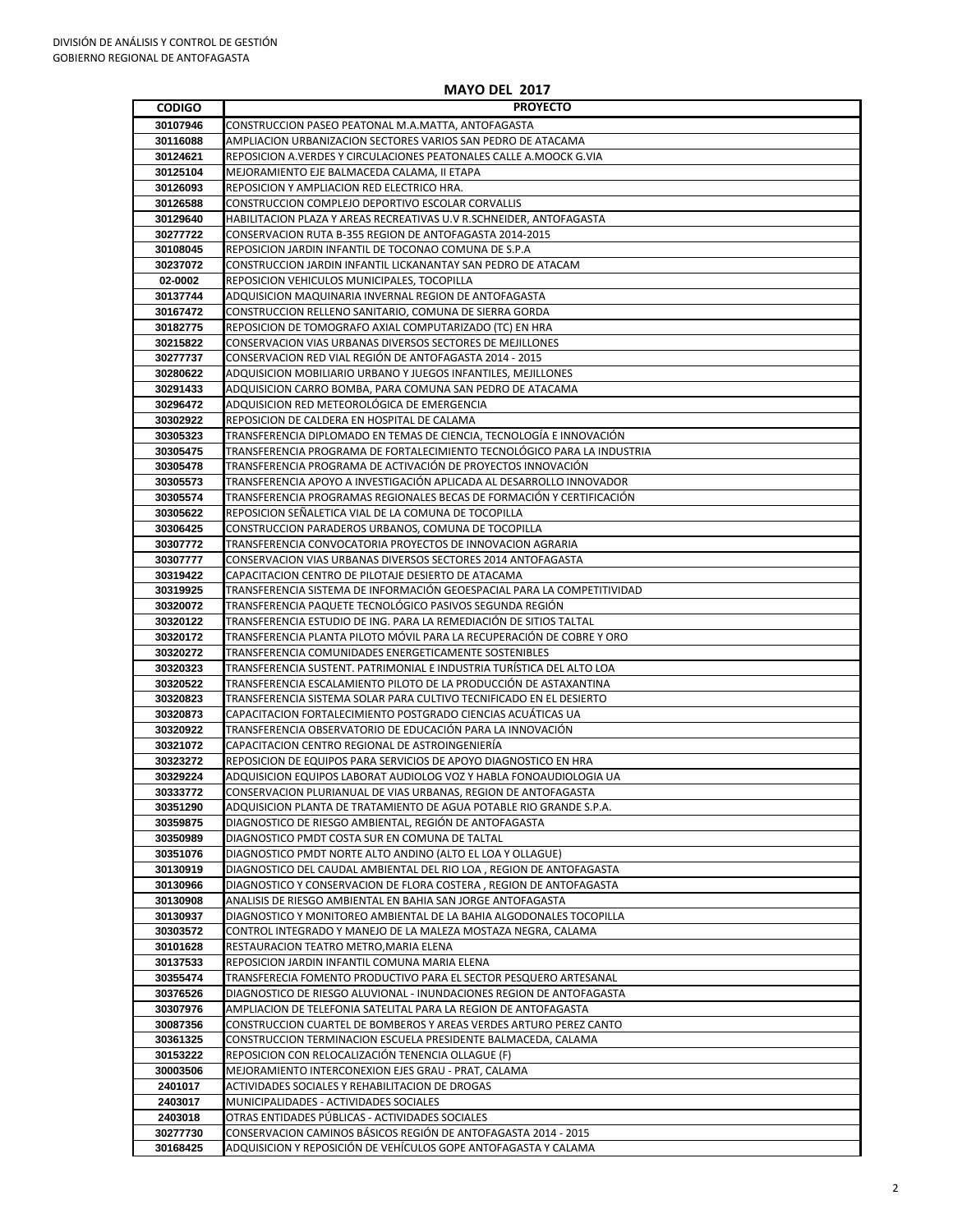#### **MAYO DEL 2017**

## **CODIGO PROYECTO** SUBSIDIO PARA LA MANTENCIÓN DE PARQUE I.M.SAN PEDRO DE ATACAMA REPOSICION ESCUELA LOCALIDAD DE CAMAR, COMUNA SAN PEDRO DE ATACAMA REPOSICION COLEGIO BERNARDO OHIGGINS,EDUCACION BASICA, TOCOPILLA REPOSICION DE AUTOCLAVES Y PLANTAS DE AGUA EN HOSPITAL ANTOFAGASTA ADQUISICION EQUIPOS Y HERRAMIENTA ESP. TP,LICEOS A-16, A-22 Y A-26 CONSTRUCCION OBRAS DE CONTROL ALUVIONAL EN QUEBRADA LA CHIMBA ANTOFA CONSTRUCCION OBRAS DE CONTROL ALUVIONAL EN QUEBRADA FARELLONES ANTOF HABILITACION PARQUE GRAN AVENIDA, ANTOFAGASTA CONSERVACION Y MANEJO DE CAUCE EN EL SECTOR TRANQUE TOCONAO ADQUISICION AMBULANCIA AEA COMUNA DE SIERRA GORDA REPOSICION TEATRO ANDRES PEREZ TOCOPILLA CONSTRUCCION COMPLEJO DEPORTIVO ESCOLAR MUNICIPAL REPOSICION ACERAS, BARRIO TRADICIONAL, ANTOFAGASTA MEJORAMIENTO PLAZA COMUNITARIA, LOCALIDAD CAROLINA DE MICHILLA SUBSIDIO PARA LA OPERACIÓN DEL SISTEMA AUTOGENERACION DE ENERGIA TRANSFERENCIA PROYECTO JAIBAS PARTE II TRANSFERENCIA PROYECTO UNDIMOTRIZ WARAQOCHA TRANSFERENCIA PLANTA MODULAR PARA TRATAMIENTO DE AGUAS SERVIDAS TRANSFERENCIA SIST. FORMACION CAPITAL HUMANO AVANZADO PARA INNOVACION TRANSFERENCIA DESALACIÓN TERMO SOLAR USANDO SISTEMA DE EVAPORACIÓN TRANSFERENCIA INNOVACCIÓN CREATIVA TRANSFERENCIA CUSTER. KIT PARA LA DETERMINACIÓN DE COBRE SOLUBLE TRANSFERENCIA CONSOLIDACIÓN MODELO MULTIHÉLICE DE INNOVACIÓN SOCIAL TRANSFERENCIA DESARROLLO DE NANOTRANSISTORES BASADOS EN CABLES BACTER TRANSFERENCIA VIRTUALIZACIÓN RUTAS TURÍSTICAS CON TECNOLOGÍAS HÍBRIDA TRANSFERENCIA MEJORAMIENTO DEL PROCESO DE CEMENTACIÓN PARA PEQUEÑOS M TRANSFERENCIA ENERGÍA SOLAR Y AGUA DE MAR PARA LA PEQUEÑA MINERÍA TRANSFERENCIA SIST. BIOTECNOLÓGICO REMOCIÓN METALES PESADOS RILES TRANSFERENCIA IMPLEMENTACIÓN DE MODELO DE CULTIVO DEL DORADO EN LA II TRANSFERENCIA ALMACENAMIENTO SOLAR LINO3 TRANSFERENCIA POSICIONAMIENTO LABORATORIO TECNOLOGÍAS SOLARES TRANSFERENCIA DIVERSIFICACIÓN PRODUCTIVA DE LAS ÁREAS DE MANEJO TRANSFERENCIA EVALUACION ECONOMICA DE PRODUCCION DE BATERIAS DE LITIO TRANSFERENCIA DES. TECNOLÓGICO PARA INDUS. ACUÍCOLA PERLERA ABALON TRANSFERENCIA FORMACION INTEGRAL PARA LA INSERCION LABORAL ADQUISICION CAMIÓN PARA CONTENEDORES Y 68 CONTENEDORES SOTERRADOS MEJORAMIENTO SISTEMA DE GENERACION ELECTRICA SAN PEDRO DE ATACAMA CONSERVACION MAYOR AERÓDROMO DE BARRILES. COMUNA DE TOCOPILLA. II RE TRANSFERENCIA PROGRAMA PARA PESCADORES ARTESANALES DE TOCOPILLA TRANSFERENCIA EFICIENCIA ENERGÉTICA, REGIÓN DE ANTOFAGASTA **2403010-1** SUBSIDIO PARA LA MANTENCIÓN DE PARQUE I.M.MEJILLONES TRANSFERENCIA PROGRAMA EMERGENCIA PRODUCTIVA TOCOPILLA TRANSFERENCIA PROGRAMA DE MEJORAMIENTO URBANO Y EQUIPAMIENTO COMUNAL ADQUISICION DOS MINIBUSES DESTINADO AL TRANSPORTE DE PERSONAS EN S MEJORAMIENTO PARQUE TEMÁTICO LOCALIDAD DE BAQUEDANO MEJORAMIENTO PASEO IGNACIO CARRERA PINTO DE MARIA ELENA MEJORAMIENTO SISTEMA DE AGUA POTABLE LOCALIDAD DE TALABRE **3301010-1** APLICACIÓN LETRA A) ART. 4° TRANSITORIO LEY N° 20.378 ( TAXIS) Transferencia Convocatoria De Iniciativas Innovación Agroalimentario Transferencia Diseño De Programa De Magíster En Temas De Cti Transferencia Programa Regional De Apoyo Al Emprendimiento Dinámico Transferencia Programa Apoyo Entorno De Innovación y Emprendimiento Transferencia Programa De Transferencia a Proyectos Para El Entorno Transferencia Innovación y Emprendimiento ¿Made In Antofagasta¿ Transferencia Programa De Innovación para fortalecer el Entorno.

| 30390924 | CONSTRUCCION OBRAS DE CONTROL ALUVIONAL QUEB. URIBE, ANTOFAGASTA     |
|----------|----------------------------------------------------------------------|
| 30360227 | MEJORAMIENTO DE LAS DEPENDENCIAS DE LA ASOCIACIÓN DE MUNICIPALIDADES |
| 30428972 | TRANSFERENCIA JUNTA NACIONAL DE BOMBEROS (EQUIPOS Y EQUIPAMIENTO)    |
| 30127208 | CONSTRUCCION MEMORIAL TOPATER CALAMA                                 |
| 30249472 | ADQUISICION DE BUSES ILUSTRE MUNICIPALIDAD DE CALAMA                 |
| 30398230 | ADQUISICION SISTEMA MODULAR JUZGADO POLICIA COMUNA DE SIERRA GORDA   |
| 30380575 | ADQUISICION REPOSICION BUS MUNICIPAL ORGANIZACIONES COMUNITARIAS     |
| 30398274 | AMPLIACION SISTEMA AGUA POTABLE RURAL AYLLU DE CUCUTER               |
| 30345674 | REPOSICION CON RELOCALIZACIÓN DEL RETÉN ALEMANIA (MC)                |
| 30398282 | TRANSFERENCIA PROGRAMA DE FOMENTO PARA PESCADORES ARTESANALES        |
| 30124596 | CONSTRUCCION PARQUE COMUNITARIO RENE SCHNEIDER                       |
| 30426773 | ADQUISICION VEHICULO Y EQUIPAMIENTO VIGILANCIA R. MARINA RINCONADA   |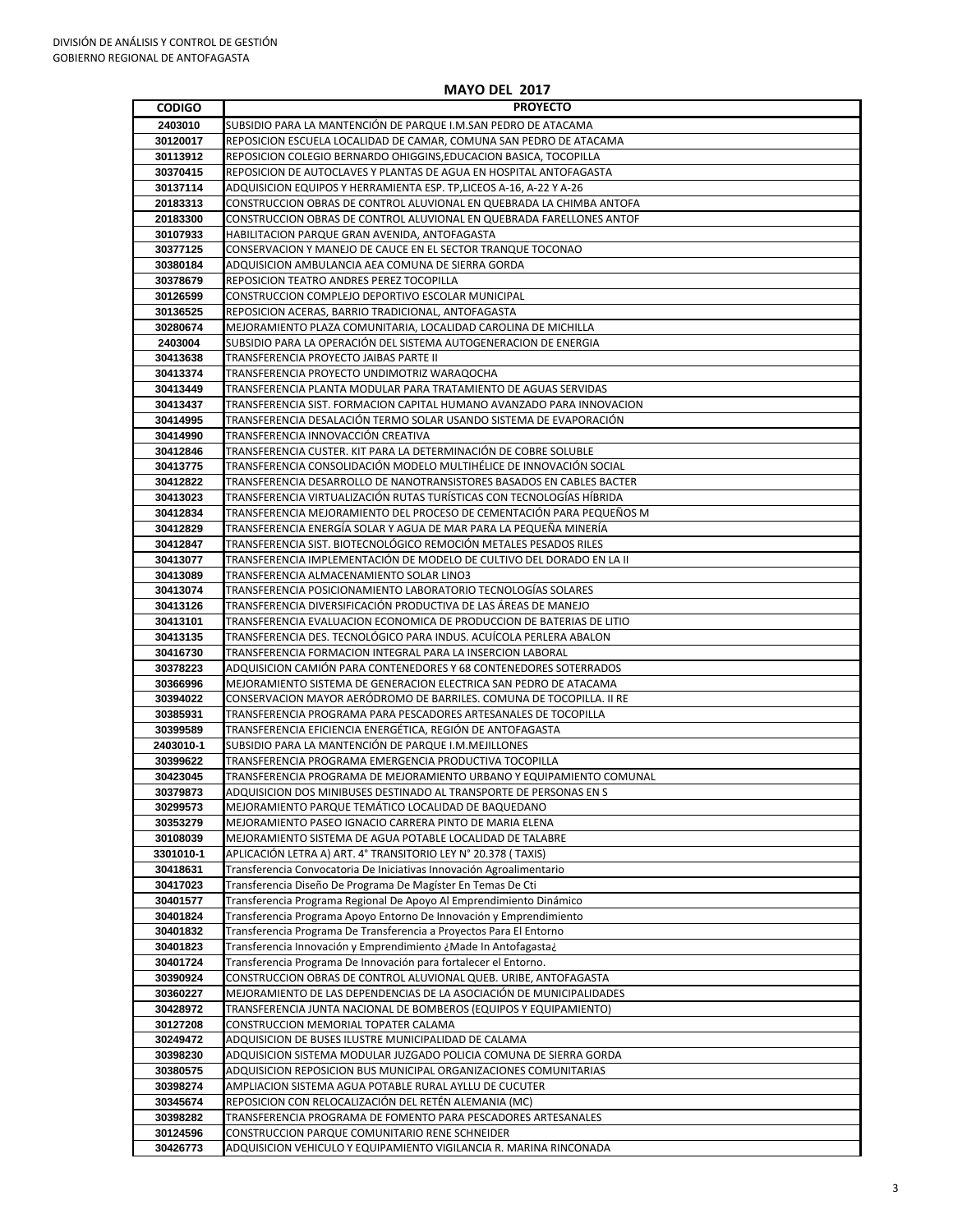## **MAYO DEL 2017**

| <b>CODIGO</b>        | <b>PROYECTO</b>                                                                                                                          |
|----------------------|------------------------------------------------------------------------------------------------------------------------------------------|
| 30344426             | RESTAURACION MUSEO MUNICIPAL DE MEJILLONES                                                                                               |
| 30133005             | NORMALIZACION URBANIZACION NUEVOS LOTEOS TOCONAO                                                                                         |
| 30133006             | CONSTRUCCION ADUCCION SOLAR LOCALIDAD DE SOCAIRE                                                                                         |
| 30420635             | CONSTRUCCION CUBIERTAS LIVIANAS EN MULTICANCHAS, CALAMA                                                                                  |
| 30387622             | ADQUISICION DE EQUIPAMIENTO DE ARCHIVO                                                                                                   |
| 30361423             | ADQUISICION CAMARAS DE SEGURIDAD SERVICIO MEDICO LEGAL II REGION                                                                         |
| 30402079             | MEJORAMIENTO DE SERVICIO DE CARDIOLOGIA EN HOSPITAL DE ANTOFAGASTA                                                                       |
| 30429024             | ADQUISICION DE VEHICULOS POLICIALES PDI II REGION POLICIAL DE ANTOF                                                                      |
| 30423338             | ADQUISICION TECNOLOGÍAS INFORMÁTICAS PDI CALAMA                                                                                          |
| 30444080             | CONSERVACION CAMINO BÁSICO, RUTA 23-CH, SECTOR SOCAIRE - PASO SICO                                                                       |
| 30085180             | REPOSICION CENTRO DE LA MUJER MANANTIAL DE TOCOPILLA                                                                                     |
| 30414872             | ADQUISICION EQUIPOS Y EQUIPAMIENTO CONSULTORIO BAUTISTA, AFTA                                                                            |
| 30443628             | MEJORAMIENTO CANCHA DE FUTBOL DE PAPOSO                                                                                                  |
| 30447122             | ADQUISICION SEGUNDA ETAPA ADQUISICIÓN CARROS BOMBA COMUNA CALAMA                                                                         |
| 30168774             | REPOSICION CUARTEL 1° COMPAÑÍA DE BOMBEROS - MEJILLONES                                                                                  |
| 30455581             | ADQUISICION CARRO BOMBA 1RA COMPAÑÍA DE BOMBEROS MEJILLONES                                                                              |
| 30366991             | CONSTRUCCION OBRAS DE MACROURBANIZACION SECTOR LA CHIMBA ANTOFAGAST (DISEÑO)                                                             |
| 30457676             | AMPLIACION RED DE AGUA POTABLE LA CHIMBA ALTA, ANTOFAGASTA (DISEÑO)                                                                      |
| 30101278             | REPOSICION CUARTEL DE BOMBEROS POBLACIÓN ALEMANIA, CALAMA                                                                                |
| 30457729             | CONSERVACION CAMINO BÁSICO, SECTOR AYQUINA - CUPO                                                                                        |
| 30126909<br>30448772 | ADQUISICION EQUIPOS UNIDAD ANATOMÍA PATOLÓGICA HRA                                                                                       |
| 30219474             | DIAGNOSTICO PLAN MARCO DE DESARROLLO TERRITORIAL COSTA NORTE<br>CONSTRUCCION PLAZAS DIVERSOS SECTORES MEJILLONES                         |
| 30420683             | CONSTRUCCION PARQUES VECINALES CALAMA                                                                                                    |
| 30463222             | CONSERVACION COSAM RENDIC ANTOFAGASTA                                                                                                    |
| 30462238             | INVESTIGACION ESTUDIO POLIMETALES Y PERFIL EPIDEM. EN HABIT. ANTOF.                                                                      |
| 30250022             | CONSERVACION EDIFICIO EX RESGUARDO MARITIMO IND - ANTOFAGASTA                                                                            |
| 30459748             | ADQUISICION Y ORTORRECTIFICACION IMAGENES SATELITALES BORDE COSTERO                                                                      |
| 30334022             | ADQUISICION Y REPOSICION EQUIPOS Y EQUIPTO EN HOSPITAL DE TALTAL                                                                         |
| 30455585             | ADQUISICION CAMIÓN MULTIPROPÓSITO PARA LA COMUNA DE TALTAL                                                                               |
| 30463593             | ADQUISICION EXCAVADORA PARA LA COMUNA DE TALTAL                                                                                          |
| 30465409             | ADQUISICION DE INSTALACIONES MODULARES PARA PSIQUIATRÍA HRA                                                                              |
| 30401895             | CONSTRUCCION DIALISIS MODULAR HOSPITAL DE MEJILLONES                                                                                     |
| 30463928             | ADQUISICION DE BICICLETEROS Y BASUREROS PARA DISTINTOS SECTORES DE                                                                       |
| 30467399             | CONSERVACION CAMINO BÁSICO, SECTOR PAPOSO - CALETA EL COBRE                                                                              |
| 30367047             | AMPLIACION Y RELOCALIZACION PARVULO ESCUELA E-26 SAN PEDRO DE AT                                                                         |
| 30463884             | ADQUISICION MAQUINARIAS PARA ASEO Y ORNATO DIVERSAS PLAZAS Y CALLES                                                                      |
| 30470588             | CONSERVACION HOSPITAL MARCOS MACUADA DE TOCOPILLA                                                                                        |
| 30251023             | REPOSICION CENTRO DE LA MUJER DE ANTOFAGASTA                                                                                             |
| 30467587             | EQUIPAMIENTO CUARTEL DE BOMBEROS ARTURO PEREZ CANTO                                                                                      |
| 30127527             | MEJORAMIENTO AMPLIACIÓN SISTEMA DE AGUA POTABLE RURAL DE LASANA                                                                          |
| 30408629             | ADQUISICION CARRO DE ARRASTRE PROGRAMA DE PREVENCIÓN Y ATENCIÓN VCM                                                                      |
| 30402424<br>30375022 | CAPACITACION Y ATENCIÓN VIOLENCIA CONTRA LA MUJER REGIÓN ANTOFAGASTA<br>CONSTRUCCION CECOSF COVIEFI ANTOFAGASTA                          |
| 30374976             | CONSTRUCCION SERVICIO DE URGENCIA DE ALTA RESOLUCION COVIEFI                                                                             |
| 30076880             | NORMALIZACION HOSPITAL 21 DE MAYO DE TALTAL                                                                                              |
| 30470740             | TRANSFERENCIA PROMOCIÓN DE INVERSIONES Y DESARROLLO DE PROVEEDORES                                                                       |
| 30459835             | ADQUISICION CAMIÓN RECOLECTOR PARA LOS PUEBLOS ALTO EL LOA                                                                               |
| 30116086             | REPOSICION POSTA TOCONAO, COMUNA SAN PEDRO DE ATACAMA                                                                                    |
| 30474688             | CICITEM, CENTRO DE INVESTIGACION CIENTIFICO - TECNOLOGICO PARA LA MINERIA                                                                |
| 30414877             | ADQUISICION - REPOSICION EQUIPOS-EQUIPAMIENTO CENTRO ODONTOLOG UA                                                                        |
| 30442725             | REPOSICION VEHÍCULOS Y ADQ. EQUIPOS-EQUIPAM INTELEG AFTA- CALAMA                                                                         |
| 30459077             | ADQUISICION CAMIONES SISTEMA DE RECOLECCION RSD, COMUNA TOCOPILLA                                                                        |
| 30464293             | ADQUISICION VEHÍCULOS DE TRASLADO PARA PACIENTES TELETON CALAMA                                                                          |
| 30474500             | ADQUISICION POSTES SOLARES POBLACION SAN LORENZO                                                                                         |
| 30076886             | NORMALIZACION DEL HOSPITAL DE MEJILLONES                                                                                                 |
| 30108048             | REPOSICION POSTA RURAL PEINE COMUNA DE SAN PEDRO DE ATACAMA                                                                              |
| 30126713             | MEJORAMIENTO SERVICIO DE PSIQUIATRÍA HOSPITAL REGIONAL ANTOFAGASTA                                                                       |
| 30324023             | HABILITACION HOSPITAL REGIONAL PARA HOSPITAL CLINICO UNIV. DE ANTOF.(PREFACTIBILIDAD)                                                    |
| 30402476             | CONSTRUCCION DISPOSITIVO DE SALUD SAN PEDRO DE ATACAMA (PREFACTIBILIDAD)                                                                 |
| 30452924             | CONSTRUCCION CENTRO DE SALUD, REHABILITACIÓN DROGAS CALAMA                                                                               |
| 30457688<br>30465791 | CONSTRUCCION UNIDAD DE APOYO DIAGNOSTICO MEDICINA NUCLEAR EN COA<br>NORMALIZACION BRAQUITERAPIA EN CENTRO ONCOLOGICO(COA) DE ANTOFAGASTA |
| 30474248             | CONSERVACION DE ACERAS EN ANTOFAGASTA                                                                                                    |
| 30474249             | CONSERVACION SOMBREADEROS PLAZAS CALAMA                                                                                                  |
| 30474250             | CONSERVACION ÁREAS PUBLICAS MARÍA ELENA                                                                                                  |
| 30474294             | CONSERVACION EDIFICIOS PUBLICOS COMUNA DE OLLAGUE                                                                                        |